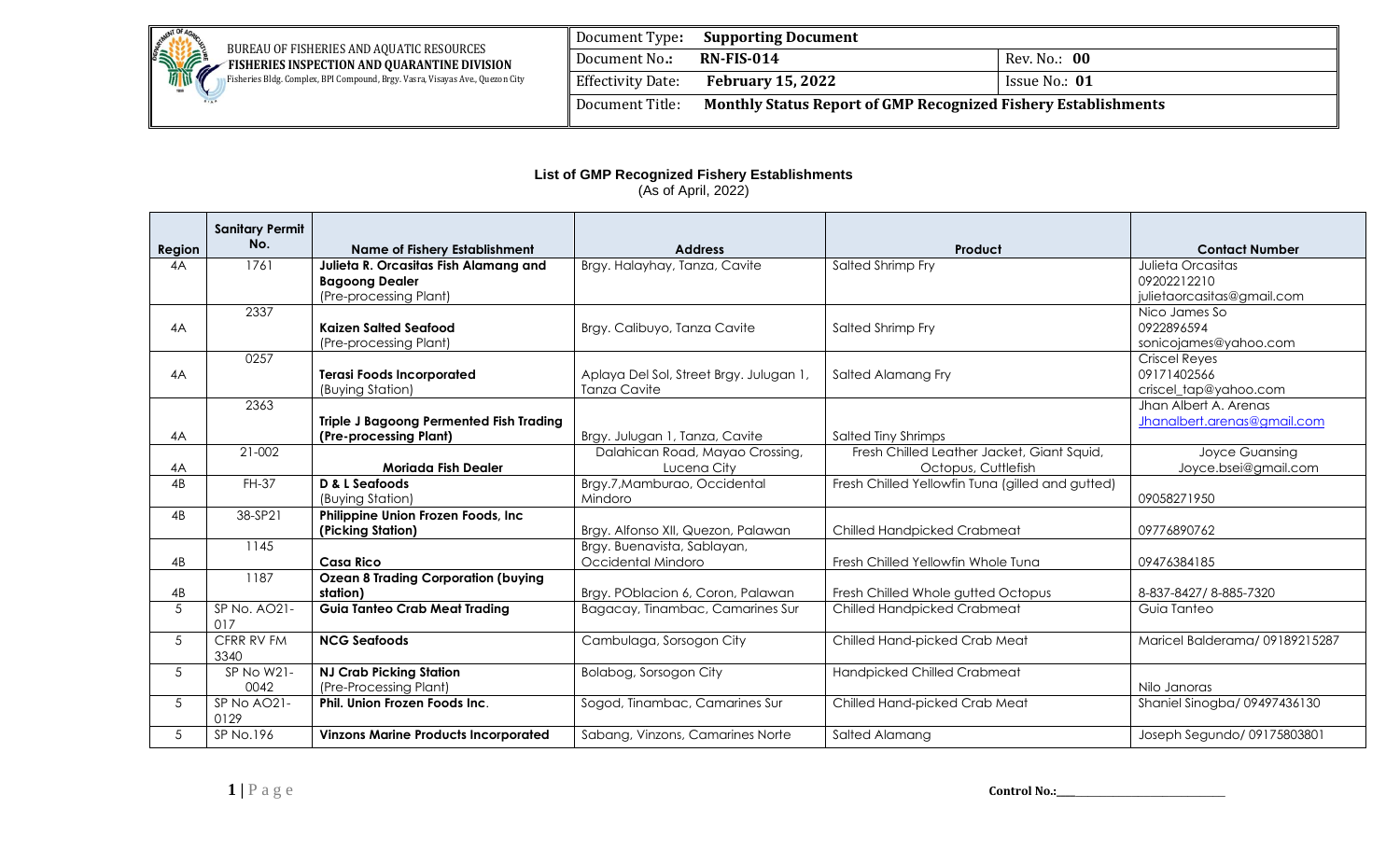

Fisheries Bldg. Complex, BPI Compound, Brgy. Vasra, Visayas Ave., Quezon City

|                          | Document Type: Supporting Document                                    |               |
|--------------------------|-----------------------------------------------------------------------|---------------|
| Document No.:            | <b>RN-FIS-014</b>                                                     | Rev. No.: 00  |
| <b>Effectivity Date:</b> | <b>February 15, 2022</b>                                              | Issue No.: 01 |
| Document Title:          | <b>Monthly Status Report of GMP Recognized Fishery Establishments</b> |               |

|                | D-008                                                              | <b>AMR Seafood Trading</b>                   | Sitio Sayao, Brgy. Bantique, Bantayan     | <b>Handpicked Crabmeat</b>                |                   |
|----------------|--------------------------------------------------------------------|----------------------------------------------|-------------------------------------------|-------------------------------------------|-------------------|
|                |                                                                    | (Picking Station)                            | Island, Cebu City                         | (cooked and chilled)                      |                   |
| 7              | $110-A$                                                            | <b>Bautista Crab Buying &amp; Processing</b> | Tugod, Inabanga, Bohol                    | Hand-picked Crabmeat                      |                   |
|                |                                                                    | (Pre-processing Plant)                       |                                           | (cooked and chilled)                      |                   |
|                | D-003                                                              | <b>LGC Seafoods Trading</b>                  | Bantique, Bantayan Island, Cebu           | Chilled Hand-picked crabmeat              | 0907-557-1721     |
| $\overline{7}$ | <b>Dalupapa Buying Station</b><br>Nailon, Bogo City, Cebu<br>B-043 |                                              | Hand-picked Crabmeat (cooked and chilled) |                                           |                   |
|                |                                                                    | (Buying Station)                             |                                           | Chilled Giant Squid Tube                  |                   |
| $\overline{7}$ | 0495                                                               | Rebecca E. Garcia Crab Buying and            | Busalian, Jao Island, Bohol               | Hand-picked Crabmeat (cooked and chilled) |                   |
|                |                                                                    | Processing                                   |                                           |                                           |                   |
|                |                                                                    | (Pre-processing Plant)                       |                                           |                                           |                   |
| $\overline{7}$ | 0117                                                               | Ma. Violeta Buying Station                   | Daang Lungod, Odlot, Bago City,           | Fresh Chilled Giant squid (tube)          |                   |
|                |                                                                    | (Buying Station)                             | Cebu                                      |                                           |                   |
|                | F-018-16                                                           |                                              |                                           | <b>Chilled Handpicked Crabmeat</b>        |                   |
|                |                                                                    | <b>SM Fishers Buying Station</b>             | Mancilang, Madridejos Bantayan            | <b>Chilled Scallop Adductor Muscle</b>    |                   |
|                |                                                                    | (Pre-processing Plant)                       | Island, Cebu                              | Fresh Chilled squid                       |                   |
|                | D-005                                                              | <b>Royal Lighthouse International</b>        | Bantigue, Bantayan, Cebu                  | Hand-picked Crabmeat (cooked and chilled) |                   |
|                |                                                                    | Corporation<br>(Pre-processing Plant)        |                                           |                                           |                   |
|                | F-1639                                                             | <b>Ten Point Manufacturing Corporation</b>   | R.T. Diao St., SUba, Bayawan City,        |                                           |                   |
|                |                                                                    | (Buying Station)                             | Negros Oriental                           | Fresh Chilled Tuna Whole                  |                   |
| $\overline{7}$ | R-026                                                              | <b>Yan Yan Marine Products</b>               | Suba, Bantayan Cebu City                  | Chilled Boiled Blood Cockle Meat          |                   |
|                |                                                                    | (Buying Station)                             |                                           |                                           |                   |
| 8              | 177                                                                | <b>Estela Buying Station</b>                 | A Mabini St., Sta. Cruz, Macrohon         | Fresh Chilled Giant Squid                 |                   |
|                |                                                                    | (Buying Station)                             | Southern Leyte                            |                                           |                   |
| 8              | 1150                                                               | <b>Millenium Ocean Star Corporation</b>      | Brgy. Payao, Catbalogan City, Samar       | Hand-picked Crabmeat (cooked and chilled) |                   |
|                |                                                                    | (Pre-processing Plant)                       |                                           |                                           |                   |
| 8              | 0185                                                               | <b>Sunrise Marine Product Picking Plant</b>  | Bgry. Hollywood, Guiuan, Eastern          | Hand-picked Crabmeat (cooked and chilled) |                   |
|                |                                                                    | (Pre-processing Plant)                       | Samar                                     | Fresh Chilled Cephalopods                 |                   |
| 8              | SPC2019-286                                                        | <b>Solomon Buying Station</b>                | Sta. Sofia, Padre Burgos, Southern        | Fresh Chilled Giant Squid                 |                   |
|                |                                                                    | (Buying Station)                             | Leyte                                     |                                           |                   |
| 8              | 012                                                                | <b>Tenpoint Manufacturing Corporation</b>    | Brgy. 05, Poblacion, Maydolong,           | Fresh Chilled Tuna (whole)                |                   |
|                |                                                                    | (Buying Station)                             | Eastern Samar                             |                                           |                   |
| 9              | 1682                                                               | <b>Aquatic Ace Corporation</b>               | Sangali, Zamboanga City                   | Fresh Chilled Octopus and Tuna            |                   |
|                |                                                                    | (Buying Station)                             |                                           |                                           |                   |
| 9              | 1900248                                                            | <b>CN Marine Products</b>                    | J. Johnston St., San Jose Gusu            | Fresh Chilled Cephalopods                 |                   |
|                |                                                                    | (Buying Station)                             | Baliwasan, Zambaonga City                 |                                           |                   |
| 9              | 1508690                                                            | <b>Den-Den Buying Station</b>                | Don Navarro, R.T. Boulevard,              | Fresh Chilled Octopus                     | Cell# 09193085113 |

**2 |** P a g e **Control No.:\_\_\_\_**\_\_\_\_\_\_\_\_\_\_\_\_\_\_\_\_\_\_\_\_\_\_\_\_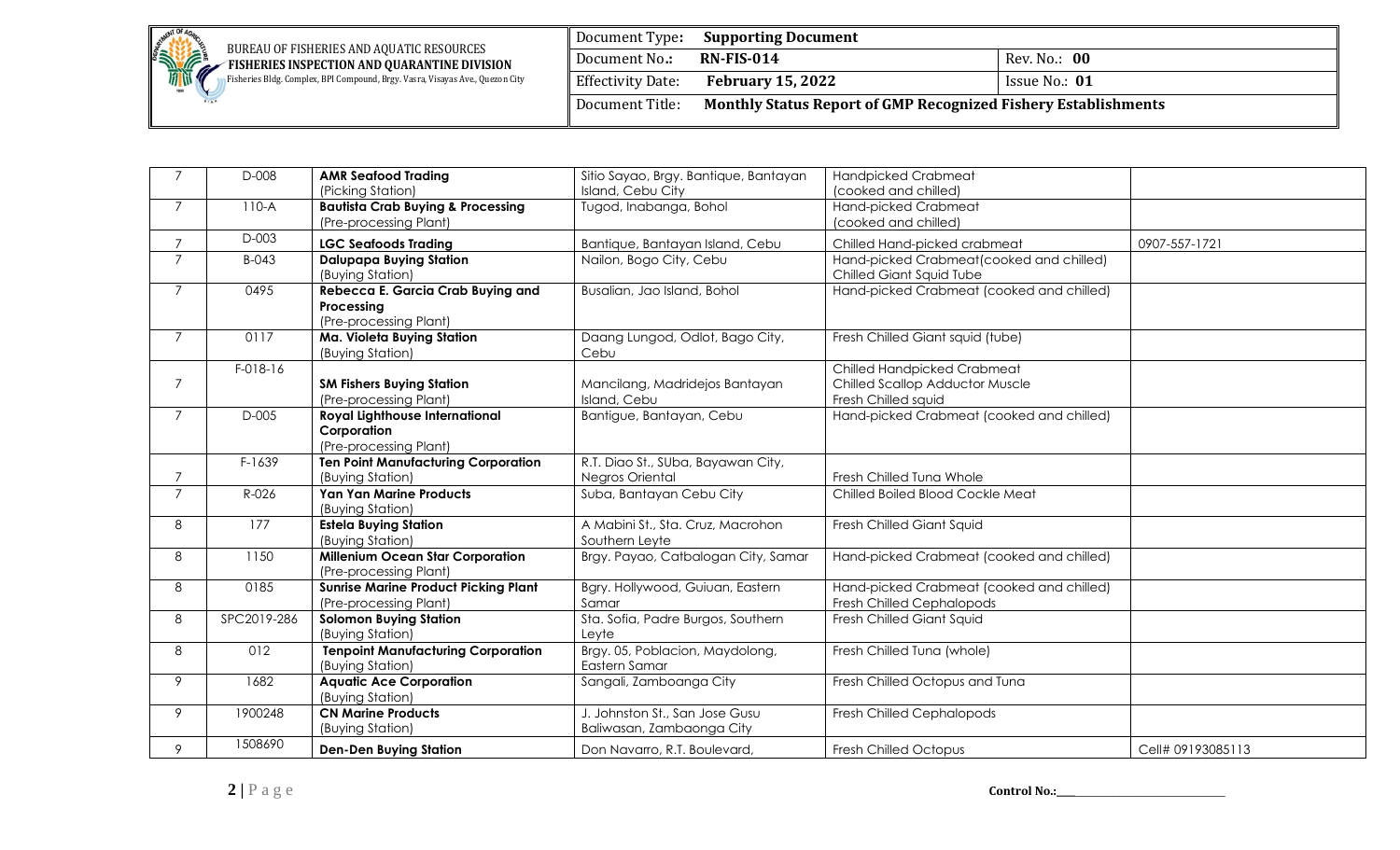

Fisheries Bldg. Complex, BPI Compound, Brgy. Vasra, Visayas Ave., Quezon City

| Document Type:           | <b>Supporting Document</b>                                            |               |  |
|--------------------------|-----------------------------------------------------------------------|---------------|--|
| Document No.:            | $RN$ -FIS-014                                                         | Rev. No.: 00  |  |
| <b>Effectivity Date:</b> | <b>February 15, 2022</b>                                              | Issue No.: 01 |  |
| Document Title:          | <b>Monthly Status Report of GMP Recognized Fishery Establishments</b> |               |  |

|                 |           | (Buying Station)                                   | Zamboanga City                       |                                             |                     |
|-----------------|-----------|----------------------------------------------------|--------------------------------------|---------------------------------------------|---------------------|
| 9               | 1800671   | <b>SOS Marine Product Trading</b>                  | J. Johnston St., San Jose Gasu,      | Fresh Chilled Cephalopods                   |                     |
|                 |           | (Buying Station)                                   | Zamboanga City                       |                                             |                     |
|                 | 1403564B  |                                                    |                                      | Fresh Chilled Octopus, Cuttlefish and Squid |                     |
|                 |           |                                                    |                                      | Fresh Chilled Grouper/Parrot Fish/Ribbon    |                     |
|                 |           |                                                    |                                      | Fish/Leather jacket                         |                     |
| 9               |           | Millenium Ocean Star Corp. - Baliwasan             | Brgy. Baliwasan, Seaside, Zamboanga  | Fresh Chilled Spanner Crab                  |                     |
|                 |           | (Buying Station)                                   | City                                 |                                             |                     |
| 9               | 1403564A  | Millenium Ocean Star Corp. - Sangali               | PFDA Compound, Sangali,              | Fresh Chilled Octopus, Cuttlefish and Squid |                     |
|                 |           | (Buying Station)                                   | Zamboanga City                       |                                             |                     |
| 9               | 00019-10  | <b>Mega Fishing Corporation</b>                    | Talisayan, Zamboanga City            | Ice                                         | Tel# 982-0282       |
| 9               | 1204378-B | (Ice Plant)<br>NY-1 Marine Resources and Ice Plant |                                      |                                             | Tel# 983-0849       |
|                 |           | Corporation                                        | Sinunuc, Zamboanga City              | <b>Ice</b>                                  |                     |
|                 |           | (Ice Plant)                                        |                                      |                                             |                     |
| 9               | 1204378   | NY-2 Marine Resources & Ice Plant Corp             | Talisayan, Zamboanga City            | <b>Ice</b>                                  | Tel# 983-0849       |
|                 |           | (Ice Plant)                                        |                                      |                                             |                     |
| 9               | 1508325   | <b>Omar Salim Buying Station</b>                   | J. Johnston St., San Jose Gusu,      |                                             |                     |
|                 |           | (Buying Station)                                   | Zamboanga City                       | Fresh Frozen Octopus, Cuttlefish and Squid  |                     |
| 9               | 1304851   | <b>Permex Producer and Exporter</b>                | Dumagsa, Talisayan, Zamboanga City   | Ice                                         |                     |
|                 |           | Corporation                                        |                                      |                                             |                     |
|                 |           | (Ice Plant)                                        |                                      |                                             |                     |
| 9               | 1900321   | <b>PW Marine Product</b>                           | Catalina Homes Sta. Catalina,        | Fresh Chilled Octopus                       |                     |
|                 |           | (Buying Station)                                   | Zamboanga City                       |                                             |                     |
| 9               | 1710696   | <b>RR Marketing</b>                                | J. Johnson St., San Jose Gusu,       | Fresh Chilled Cephalopods                   |                     |
|                 |           | (Buying Station)                                   | Baliwasan, Zamboanga City            |                                             |                     |
| 9               | 1601455   | <b>Salim Enterprises Buying Station</b>            | Hawaii Drive, Talon-Talon, Zamboanga | Fresh Chilled Octopus                       |                     |
|                 |           | (Buying Station)                                   | City                                 |                                             |                     |
| 9               | 1208334   | <b>Talib Buying Station</b>                        | Baliwasan Grande, Zamboanga City     |                                             | Cell# 09263189397   |
|                 |           | (Buying Station)                                   |                                      | Fresh Chilled Parrot Fish and Opaka-paka    |                     |
| 9               | 1205232-B | <b>YL Fishing Corporation</b><br>(Ice Plant)       | Talisayan, Zamboanga City            | <b>Ice</b>                                  | Tel# (062) 993-0633 |
| 9               | 1910686   |                                                    | Baliwasan Seaside, Baliwasan         | Hand-picked Chilled Crab Meat               | Fax#(062) 991-2777  |
|                 |           | <b>Zamsea Products</b><br>(Picking Station)        | Zamboanga City                       |                                             |                     |
|                 | 2021-1006 | <b>AYT Fish Dealing</b>                            |                                      | Fresh Chilled Headless, tailess, Gilled and |                     |
| 12              |           | (Auction Market)                                   | Tambler, General Santos City         | gutted Yellowwfin Tuna                      |                     |
|                 |           |                                                    |                                      |                                             |                     |
| 12 <sup>°</sup> |           | Frabelle                                           | Brgy. Tambler, General Santos City   | Wharf                                       |                     |

**3** | **P** a g e **Control No.:\_\_\_\_\_\_\_\_\_\_\_\_\_\_\_\_\_\_\_\_\_\_**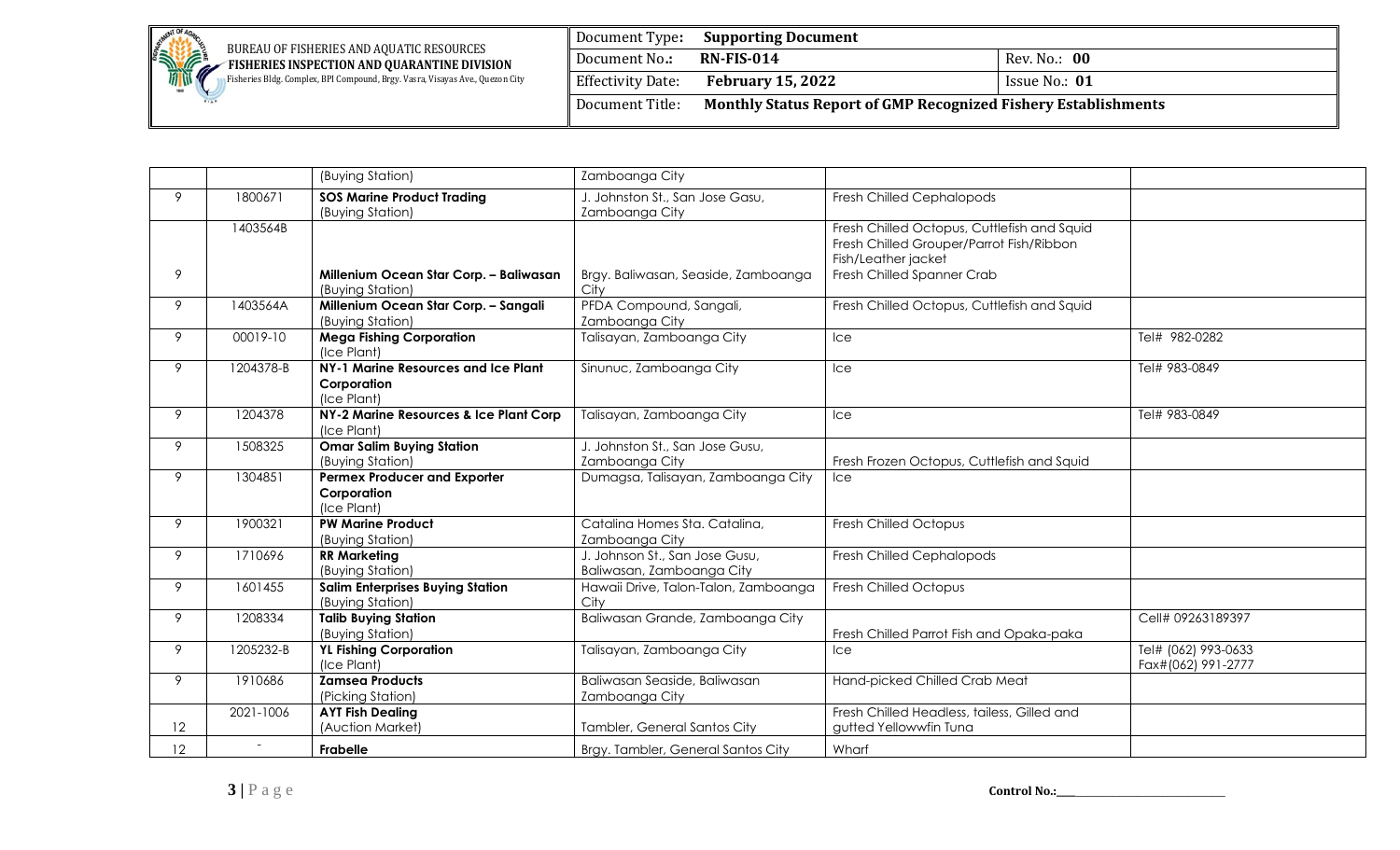

Fisheries Bldg. Complex, BPI Compound, Brgy. Vasra, Visayas Ave., Quezon City

Document Type**: Supporting Document Document No.: RN-FIS-014** Rev. No.: 00 **Effectivity Date: February 15, 2022 ISSUE NO.: 01** Document Title: **Monthly Status Report of GMP Recognized Fishery Establishments**

|             |           | (Wharf)                                                              |                                                             |                                                                                             |                                    |
|-------------|-----------|----------------------------------------------------------------------|-------------------------------------------------------------|---------------------------------------------------------------------------------------------|------------------------------------|
| 12          | 20211199  | <b>Gags Fish Trader</b><br>(Auction Market)                          | Brgy. Tambler, General Santos City                          | Fresh Chilled Headless, tailless, gilled and<br>gutted Yellowfin Tuna (Auction Market)      |                                    |
| 12          | 2019-3664 | Island Garden Fresh International Inc.                               | PFDA Complex, Brgy. Tambler, General<br>Santos City         | Fresh Chilled Headless, tailless, gilled and<br>gutted Yellowfin Tuna (Auction Market)      |                                    |
| 12          | 1061      | <b>Philbest Canning Corporation</b><br>(Cold Storage)                | Tambler, General Santos City                                | Ice Plant and Cold Storage Provider                                                         |                                    |
| 12          | 2020-0697 | Philippine Cinmic Industrial Inc.,                                   | PFDA Complex, Brgy. Tambler, General<br>Santos City         | Fresh Chilled Headless, Tailless, Gilled and<br>Gutted Yellowfin Tuna (Auction Market)      |                                    |
| 12          | 2021-0182 | <b>Southern Minda Traders Corporation</b><br>(Trader/Auction Market) | Brgy. Tambler, General Santos City                          | Fresh Chilled Yelloefin Tuna (G&G)                                                          |                                    |
| 13          | 62        | <b>Agri-Aquatic Care Enterprises Inc.</b>                            | Purok 1, Brgy. San Juan, Surigao City,<br>Surigao del Norte | Fresh Chilled Abalone Meat and Fresh Chilled<br>Cephalopods (Octopus, Cuttlefish and Squid) | Mr. Ramel S. Loreto<br>09189016713 |
| 13          | 414       | <b>Charliemar Marine Product</b><br>(Buying Station)                 | Navarro St., Bgry. Taft, Surigao City                       | Fresh Chilled Octopus and Spiny Lobster                                                     | Mee Anne p. Casane                 |
| 13          | 318       | Central Seafoods Inc.<br>(Buying Station)                            | Purok 10, Brgy. Taft, Borromeo St.,<br>Surigao City         | Fresh Chilled Octopus<br>Fresh Chilled Abalone Meat                                         | Edsel Yuipco                       |
| <b>ARMM</b> | 958       | Jhul Hassan Buying Station<br>(Buying Station)                       | Brgy. Sengal, Lamitan City, Basilan                         | Fresh Chilled Cephalopods                                                                   | Cell#09058479467                   |
| <b>ARMM</b> | 359       | <b>PKRS BF Marine Products</b><br>(Buying Station)                   | Port Area, Jolo, Sulu                                       | Fresh Chilled Cephalopods<br><b>Fresh Chilled Lobster</b>                                   | Cell#09205451726                   |
| <b>ARMM</b> | 03        | <b>AS-8 Buying Station</b><br>(Buying Station)                       | Sitangkai, Tawi-Tawi                                        | Fresh Chilled Cephalopods                                                                   |                                    |

## **Total =57**

Prepared by:

**EVA P. MALINAO**

**Noted by:**

**DENNIS E. TIOTANGCO Chief, FIS**